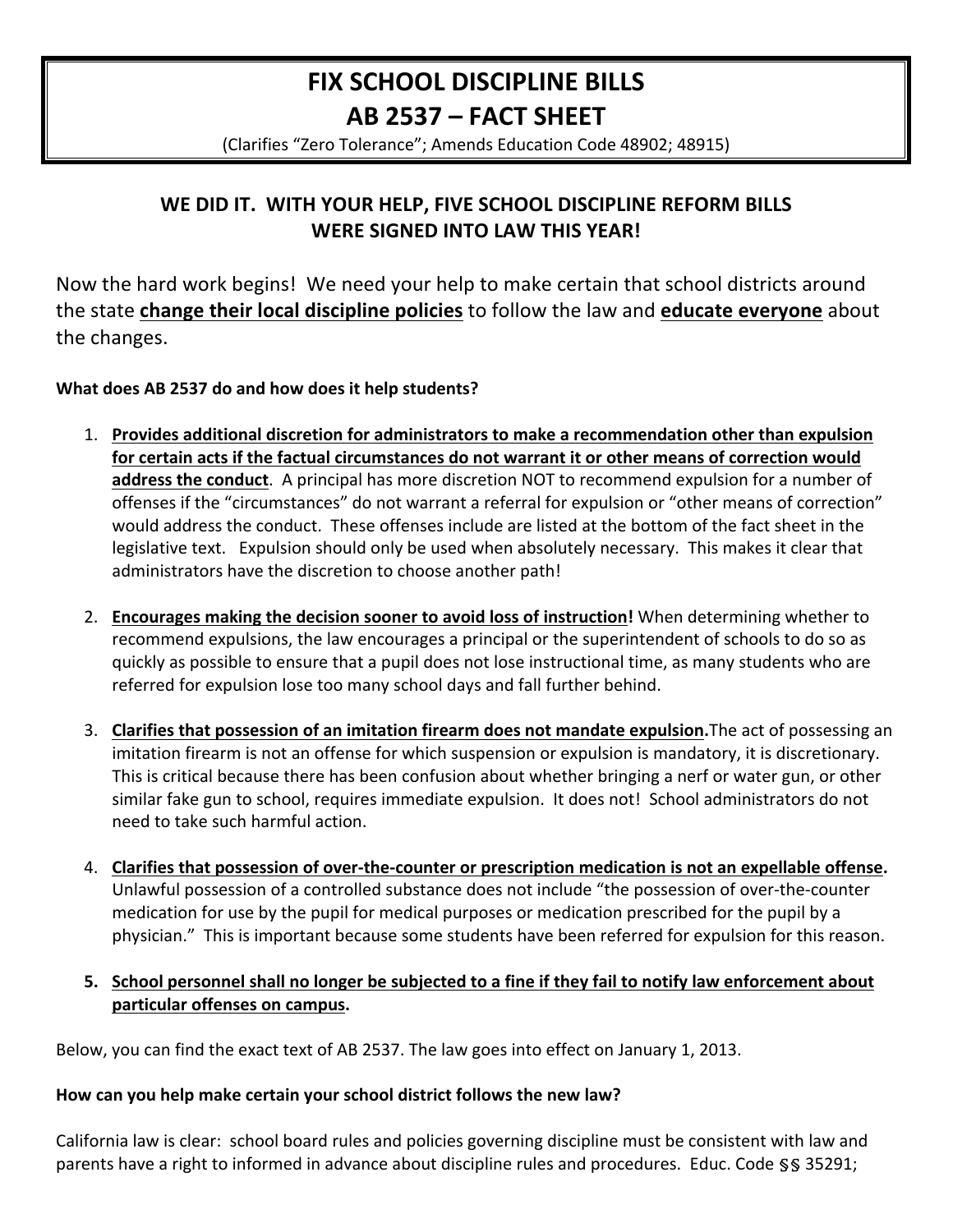51101. When they develop new rules and procedures, schools must get input and participation from a parent representative. Educ. Code § 35291.5.

When the new law takes effect on January 1, 2013, you can help make certain your school district is following it by:

- 1. **Requesting** a copy of the district's policies, rules, and procedure governing discipline.
	- Where can you find them?
		- Parent/student handbook
		- School district's website
- 2. **Checking:** Do they include the new laws?
- 3. Advocating for the school district and your local school to change the policies and to educate all school personnel, parents, and students!
- 4. Meet with the Superintendent (and/or principal) and request that your school board members hold a hearing on the changes and update discipline policies. Bring other parents, students and community members who care about fixing school discipline.
- 5. **Spread the word:** Educate parents and students about these new laws.
- 6. **Report any problems:** If you see that students' rights are being violated or a school district refuses to follow the law, go to FixSchoolDiscipline.org and click on "I Need Help" to report any problems you see.

### **What can I do to help?**

With support of the new law, you can advocate for the District to:

- Adopt a "Clarifying Zero Tolerance" district-wide policy that focuses on school-wide strategies in the new law, like allowing school districts to exercise discretion to recommend something other than expulsion for certain offenses, if the principal or superintendent determines that expulsion should not be recommended under the circumstances or that alternative means of correction would address the conduct. In the policy, get your school district to make a list of all of the types of other means of correction that could address such conduct and avoid expulsion!
	- Use the new law as a tool to push the District to adopt a policy that requires school leaders to make decisions about whether to exercise their discretion to recommend something other than expulsion early in the process to avoid the loss of instruction to the student and cost and time related to proceeding with the expulsion process.
	- Adopt a district-wide policy clarifying that possession of an imitation firearm or possession of over-thecounter prescription medication is not an offense for which expulsion or a referral for expulsion is automatic.
		- o Go to **FixSchoolDiscipline.org**to find more about other school districts who have already adopted resolutions or policies so you can bring these to the attention of your school district. In December, come back to the website and you will find an easy-to-use Fix School Discipline Toolkit with everything to get you started and convince your district to adopt and implement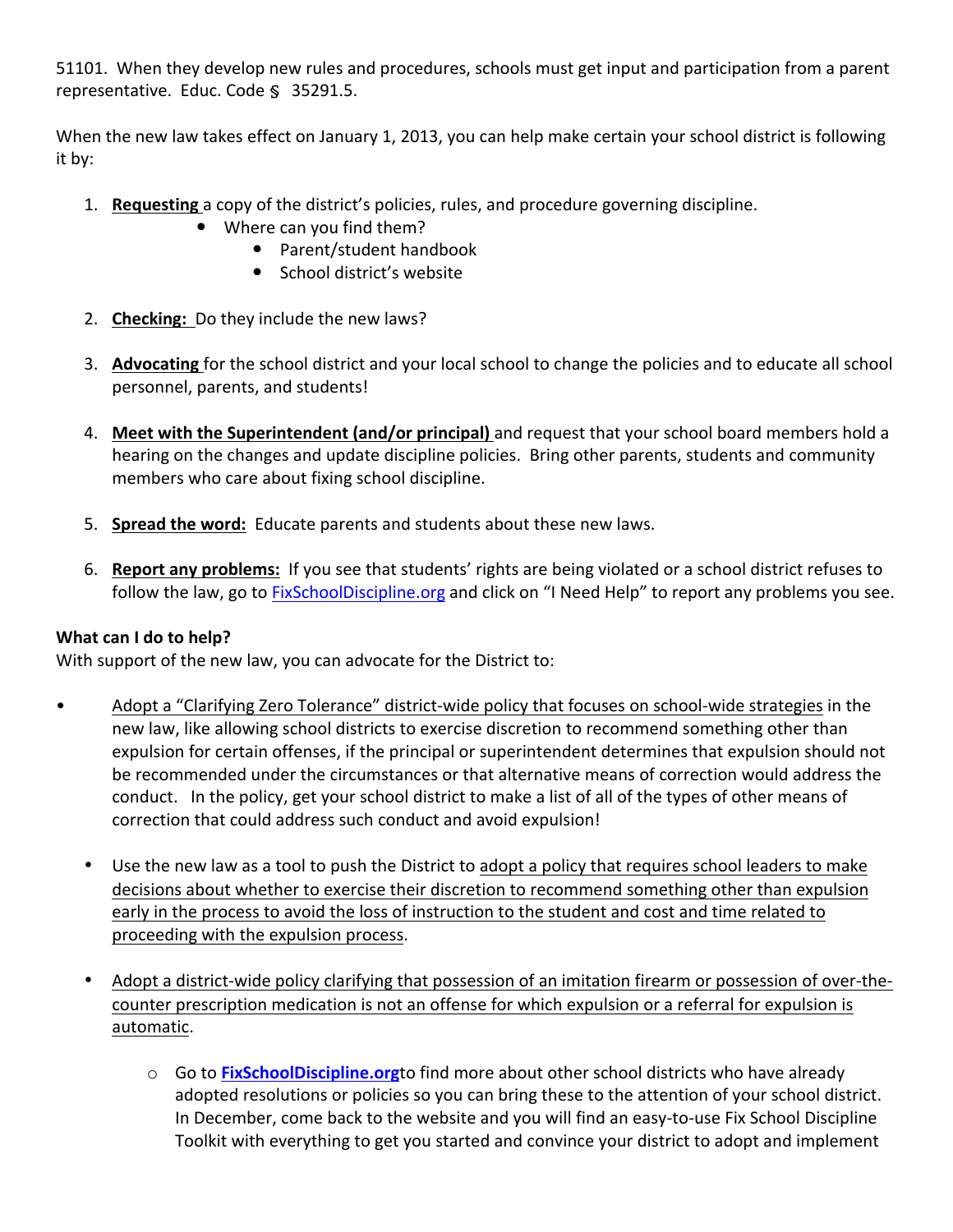alternatives that reduce suspensions and expulsions in your community and template "alternatives" policies and matrixes!

#### **So, what EXACTLY does the law say?**

The specific changes to existing law are in bold and italics below:

#### **SECTION 1.**

*It is the intent of the Legislature that the acts enumerated in Article 1 (commencing with Section 48900) of Chapter 6 of Part 27 of Division 4 of Title 2 of the Education Code form the exclusive bases for the imposition of suspension or expulsion.* 

SEC. 2. Section 48902 of the Education Code is amended to read:

48902.(a) The principal of a school or the principal's designee shall, prior tobeforethe suspension or expulsion of any pupil, notify the appropriate law enforcement authorities of the county or city in which the school is situated, of any acts of the pupil that may violate Section 245 of the Penal Code.

(b) The principal of a school or the principal's designee shall, within one schoolday after suspension or expulsion of any pupil, notify, by telephone or any other appropriate method chosen by the school, the appropriate law enforcement authorities of the county or the school district in which the school is situated of any acts of the pupils*pupil*that may violate subdivision (c) or (d) of Section 48900.

(c) Notwithstanding subdivision (b), the principal of a school or the principal's designee shall notify the appropriate law enforcement authorities of the county or city in which the school is located of any acts of a pupil that may involve the possession or sale of narcotics or of a controlled substance or a violation of Section 626.9 or 626.10 of the Penal Code. The principal of a school or the principal's designee shall report any act specified in paragraph  $(1)$ or (5) of subdivision (c) of Section 48915 committed by a pupil or non-pupil on a schoolsite to the city police or county sheriff with jurisdiction over the school and the school security department or the school police department, as applicable.

(d) A principal, the principal's designee, or any other person reporting a known or suspected act described in subdivision (a) or (b) is not civilly or criminally liable as a result of making any report authorized by this article unless it can be proven that a false report was made and that the person knew the report was false or the report was made with reckless disregard for the truth or falsity of the report.

(e) The willful failure to make any report required by this section is an infraction punishable by a fine to be paid by the principal or principal's designee who is responsible for the failure of not more than five hundred dollars (\$500). (f)<sup>(e)</sup>The principal of a school or the principal's designee reporting a criminal act committed by a schoolage individual with exceptional needs, as defined in Section 56026, shall ensure that copies of the special education and disciplinary records of the pupil are transmitted, as described in paragraph (9) of subsection (k) of Section 1415**Section 1415(6)(k)** of Title 20 of the United States Code, for consideration by the appropriate authorities to whom he or she reports the criminal act. Any copies of the pupil's special education and disciplinary records may be transmitted only to the extent permissible under the federal Family Educational Rights and Privacy Act of 1974 (20 U.S.C. Sec. 1232g et seq.).

SEC. 3. Section 48915 of the Education Code is amended to read:

48915.(a) **(1)** Except as provided in subdivisions (c) and (e), the principal or the superintendent of schools shall recommend the expulsion of a pupil for any of the following acts committed at school or at a school activity off school grounds, unless the principal or superintendent findsdetermines that expulsion is inappropriate, due to the particular circumstance:should not be recommended under the circumstances or that an alternative means of *correction would address the conduct:* 

(1)<sup>(A)</sup>Causing serious physical injury to another person, except in self-defense.